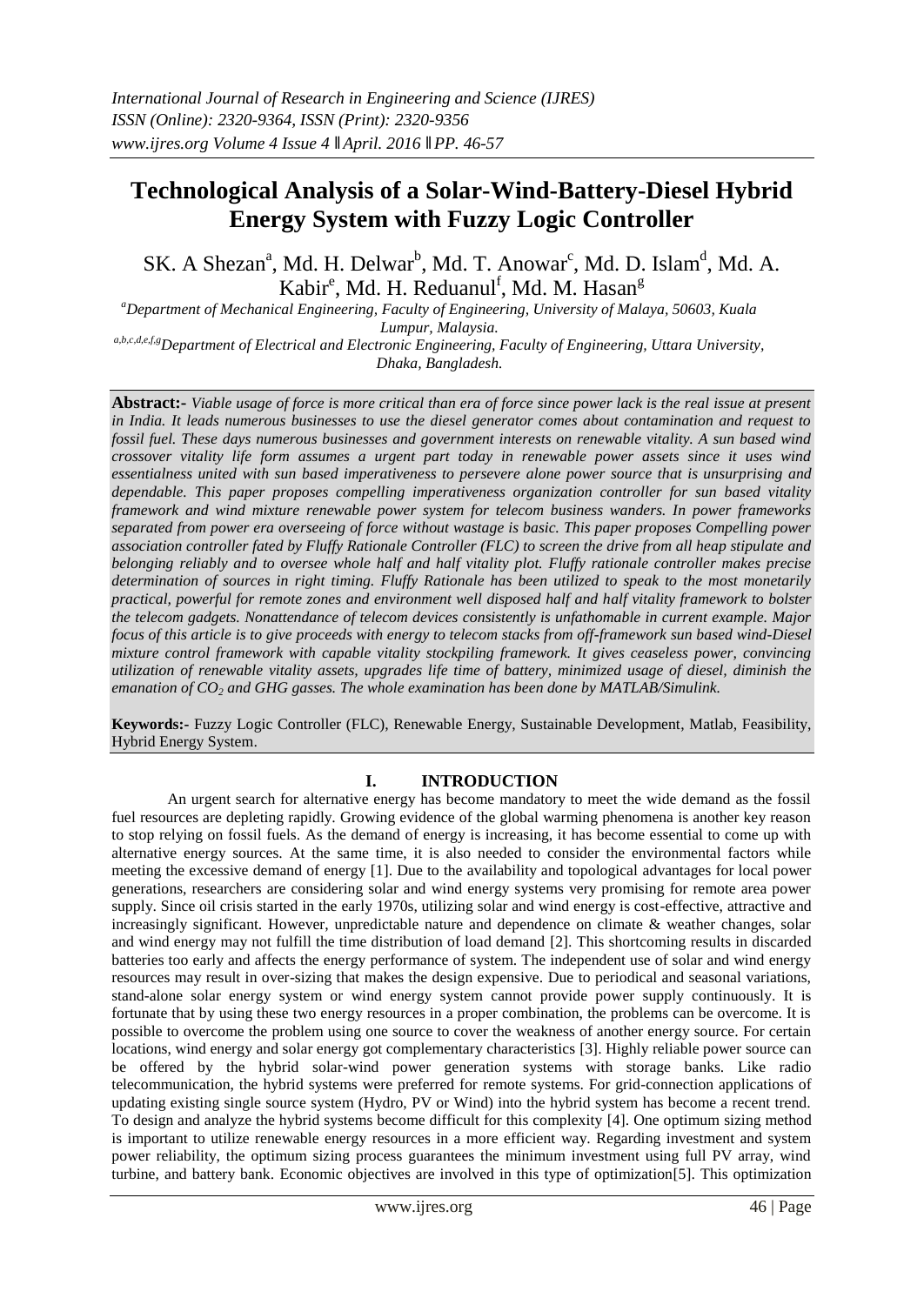requires system's long-term assessments to ensure efficiency. G To reach a techno-economic optimum hybrid economic system graphical construction approach, probabilistic method, and artificial intelligence can be used. An optimum combination of the system reliability and the system cost are two major parameters must be searched for by them no matter what sizing and optimization technique are used [6]. A vital criterion in optimization is the expected reliability from a stand-alone hybrid system; the governing factor is the cost of the system if unlimited budget is not available. Therefore, to attain an optimum solution, they must study the relationship between system reliability and cost. This paper will concentrate on reviewing the current state of the local meteorological data generation, optimization and control technologies for the stand-alone hybrid solar– wind energy systems with battery storage and try to find what further work is needed [5].

Solar energy and wind energy is clean environment friendly. That is why they are referred as green energy. Energy sectors are attracted to these positive characteristics of renewable energy towards humankind. Positive Outcomes of renewable energy also attracted energy sector to reduce harmful gasses approximately 80% to 90% by using them on a larger scale. Weather, climate, etc. are unpredictable factors of nature on which renewable energy sources depend on [7]. This paper reflects the proposal to meet load in all season by using hybrid solar power system. Hybrid energy stations are proven technology that can help to supple energy to remote rural areas. It is also proven to be advantageous for decreasing the depletion rate of on renewable energy sources without harming the environment [8].

Distributed Generation (DG) refers to small power plants (a few watts up to 1MW) at or near the loads, operating in a stand-alone mode or connected to a grid at the distribution or sub-transmission level, and geographically scattered throughout the service area. Small .modular technologies for electricity generation are included in distributed generation. Both stand-alone mode and grid parallel mode use distributed generation technologies. Stand alone mode IPS supplies telecommunication load n this paper. Many industries are far away from a city in India. \$0-60% residencies are also far away from the city [9]. Industries require telecom towers near them which are essential for the industries situated in rural areas. India is the second largest telecom market, and one of the fastest growing industries of India is telecom industry. According to Telecom Regulatory Authority of India (TRAI), telecom subscribers are increasing day by day. In December 2009, Indian telecom subscribers increased to 562.21 million [10]. In November 2009, it was 543.20 million. The growth rate was 3.5% that is significant. To meet the demand communication, increasing the amount of electricity is required by the telecom industry. Grid and burning diesel are the ways to meet the demand of electricity. There are 3, 10,000 telecom towers in India. 70% of the total towers are in rural areas of India. Diesel generators are meeting 60% of power requirements, and grid electricity is meeting the rest 40% [11]. Diesel generators consume about 2 billion liters of diesel to meet the demand every year [12]. The diesel generators are of 10-15 KVA capacity and consume about 2 liters of diesel per hour and produce 2.63 kg of  $CO<sub>2</sub>$  per liter. The total consumption is 2 billion liters of diesel and 5.3 million liters of CO2 is produced. For every KWH of grid electricity consumed 0.84 Kg of  $CO_2$  is emitted. 0.84 Kg of  $CO_2$  is emitted for every KWH of grid electricity consumed.  $CO_2$  has emitted around 5 million tons due to diesel consumption. Around 8 million tons,  $CO<sub>2</sub>$  is emitted due to grid per annum [13].

# **II. SYSTEM DESCRIPTION**

### **2.1 Hybrid Renewable Energy System**

In this paper hybrid power system is designed with two renewable energy sources like wind and solar are connected with conventional energy source. A stand-alone wind system with solar photovoltaic system is the best hybrid combination of all renewable energy systems and is suitable for most of the applications, taking care of seasonal changes. There are three types of integration available in IPS. They are DC coupled, AC coupled and Hybrid coupled. In an AC coupled, sources are connected to the AC grid where synchronization is required. Synchronization makes integration little bit complex. In DC coupled, sources are connected to the DC grid where synchronization is not required. So DC coupled system is very simple. In the Hybrid coupled system both DC and AC grid is used, it makes system complex and costly. In this paper since telecom load is selected DC coupled integration is proposed. Block diagram of Solar wind Hybrid system is shown in Figure 1.

In this paper IPS consists of solar, wind, Battery bank and diesel generator. AC supply produced by wind mill and diesel generator is converted to DC by diode rectifiers (AC/DC). All DC source avail is controlled by DC- DC converters, which makes DC suitable for telecom application. For DC-DC conversion SEPIC converter is proposed. In a wind source and diesel source SEPIC converter acts as a buck converter. In a solar power plant SEPIC converter acts as a boost converter. Battery bank is charged through charge controller with SEPIC boost converter. Battery bank discharging is controlled by selector switch. Dump load is connected to the grid to act as a load when the energy production is excess than load and state of battery is fully charged. In this proposed system Dump load is auxiliary battery bank to utilize the sources effectively. All sources and dump load are connected to the grid through selector switch. All selector switches are controlled by EEMC. Energy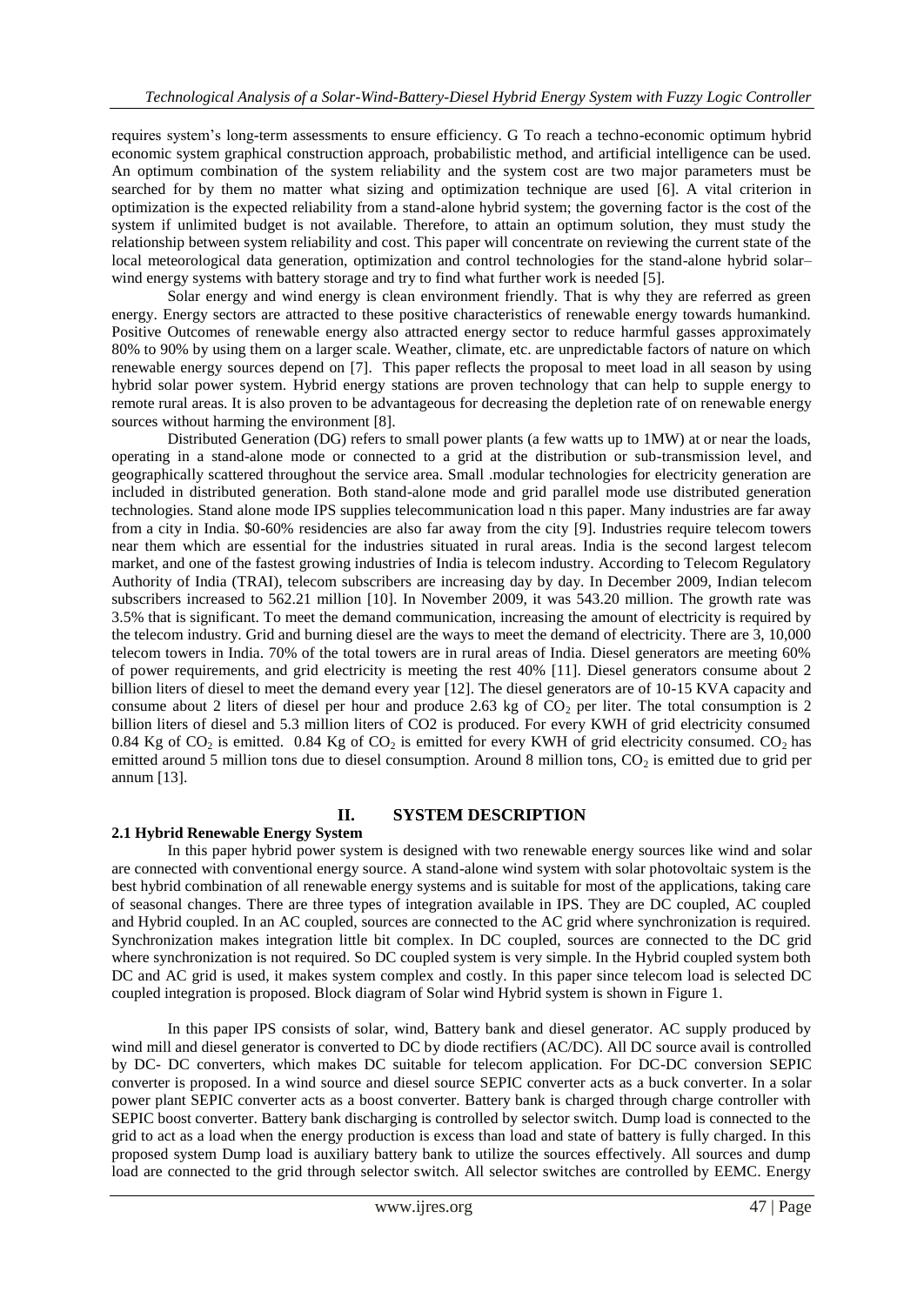efficient management controller plays major role in selecting source to grid. Hybrid system provides reliable and sufficient supply to the load [14].



**Figure 1: A Complete hybrid solar-wind renewable energy system.**

#### **2.2 Wind Power System**

The wind turbine captures the winds kinetic energy in a rotor consisting of two or more blades mechanically coupled to an electrical generator. Permanent Magnet Synchronous Generator (PMSG) or Induction Generator (IG) performs as an alternator to produce electrical power. In this paper PMSG is preferred for wind power plant because of its high efficiency and power coefficient, Secure and stable operation, no need of slip rings and power factor correction condensers.

In this article a hybrid off-grid hybrid solar-wind renewable energy system has been designed with diesel generator and battery module as efficient energy storage system.

Fuzzy logic starts with and builds on a set of user-supplied human language rules. The fuzzy systems convert these rules to their mathematical equivalents. This simplifies the job of the system designer and the computer, and results in much more accurate representations of the way systems behave in the real world. Additional benefits of fuzzy logic include its simplicity and its flexibility. Fuzzy logic can handle problems with imprecise and incomplete data, and it can model nonlinear functions of arbitrary complexity. Wind speed error 'E' and error change rate 'EC' are used as fuzzy input and the modulation index 'm' as fuzzy output. The degree of truth of E is configured as 7 degrees, all defined as (VN, N, LN, Z, LP, P, VP), and EC is configured as 3 degrees all defined as (N,Z,P) where VN,N, LN,Z, LP,P and VP represent very negative, negative, low negative, zero, low positive, positive and very positive respectively.

The energy extraction from the wind turbine can be calculated by the following equation.

$$
P_m = 0.5 \rho A C_p v^3 \tag{1}
$$

Where,

- v Wind speed (m/s)
- $\rho$  Air concreteness (Kg/m<sup>3</sup>)
- λ Wind velocity (m/s) t
- A flounced area  $(m^2)$  (the wind turbines Power coefficient

The degree of truth of m are configured as 7 degrees, lies between (0,1). In this paper Sugeno type of fuzzy is proposed with Min-Max method fuzzification and weighted average method of defuzzification. In this paper 21 rules of fuzzy are proposed in this system. Surface view of the fuzzy to show the utilization of rules is shown in Figure 6, it shows that utilization of minimum area leads to quick response. The control rules are listed in Table I.

#### **2.3 Solar Power System**

The solar modules (photovoltaic –PV-cell) generate DC electricity whenever sunlight falls in solar cells. Solar radiation sustains all form of life on earth. According to estimates, sun radiates  $1.74 \times 10^{-17}$  W of power per hour to earth the daily solar energy radiation varies from 4-7 kWh per m2 and there are 270-300 sunny days in a year. Single PV cell produces a rather small voltage that has less practical use. The real PV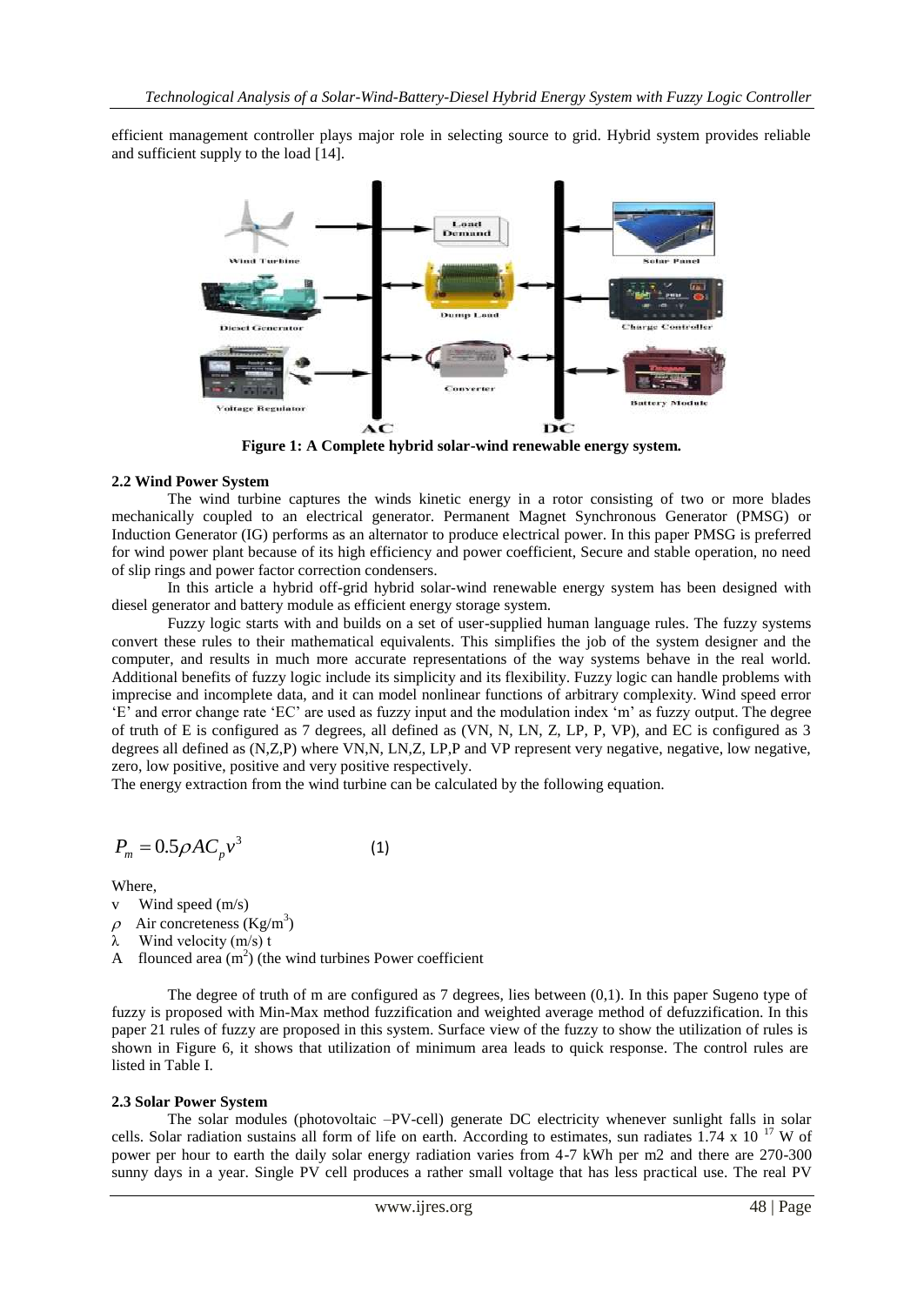panel always uses many cells to generate a large voltage. The following parameters were used in the calculation of the net current of a PV cell. Saturation current of the diode, Io, Net current from the PV panel I, Lightgenerated current inside the cell  $I<sub>L</sub>$  Series resistance Rs, which is internal resistance of the PV panel, Shunt resistance Rsh, in parallel with the diode, Rsh, is very large unless many PV modules are connected in a large system, Diode quality factor, n.

The energy calculation from the solar panel can be done by the following equation:

$$
E = A \times r \times H \times PR \tag{2}
$$

Where,

- *A* Net Area of solar module (m<sup>2</sup>)
- A flounced area  $(m^2)$  (the wind turbines Power coefficient)
- *E* Electrical energy (kWh)
- *H* yearly standard global solar radiation

*PR* Performance Ratio

In an ideal cell Rs is 0 and Rsh is infinite. The net current of the PV cells is the difference between the output current from the PV cells and the diode current is given by.

|                                          |     | Where V is the voltage across the PV cell, k is the                       |
|------------------------------------------|-----|---------------------------------------------------------------------------|
| $_{\text{I=IL-Iofe}}(q(V+IRs)/nkT)_{-1}$ | (3) | Boltzmann's constant (1.381 x 10 <sup>-23</sup> J/K), T is the junction   |
|                                          |     | temperature in Kelvin, q is the electron charge $(1.602 \times 10^{-19})$ |

C), n is the diode ideality factor (1.62).

The maximum power point tracking is an essential and challenging controller in PV system because the energy produced in PV panel is based on irradiation which is not constant during the whole day. Since the irradiation is not constant the Voltage produced in PV is non linear with its current. It necessitates the MPPT to work effectively with non linearity and imprecise data. Conventional MPPT methods such as Hill climbing and P&O are popular for its simplicity and ease of implementation. But it does not produce speed and accurate control which are possible by using artificial intelligent controller like fuzzy logic controller. In this paper fuzzy logic controller is proposed for effective MPPT [11].

In this method of MPPT change in voltage and change in power is taken as input like incremental conductance method. Fuzzy logic controller of MPPT produces duty ratio as output. Pulses based on this duty ratio controls the switch in SEPIC. Inputs of the Fuzzy logic controller follow equations (4) and (5) [15].

| $\Delta p = p_i - p_{i-1}$ | (4) |
|----------------------------|-----|
| $\Delta v = v_i - v_{i-1}$ | (5) |

Block diagram of the fuzzy logic MPPT is shown in Figure.7. Mamdani type of fuzzy is proposed in this paper. Inputs of fuzzy are represented as ∆p and ∆v. A degree of truth for inputs are7 and for output is 9. Membership functions of inputs are (NB, NM, NS, Z, PS, PM, PB) named as Negative Big, Negative Medium, Negative Small, Zero, Positive Small, Positive Medium and Positive Big. Membership functions of output are (NVB, NB, NM, NS, Z, PS, PM, PB, PVB) it is similar to the inputs except Negative Very Big and Positive Very Big. Figure 11, 12, 14, 15 and 16 shows the membership functions of inputs and output [16].

| PM PB           |                 |            |              |                 | $\Delta v$ NB $\Delta w$ NM $Z$ PS | ΔÀ        |
|-----------------|-----------------|------------|--------------|-----------------|------------------------------------|-----------|
| PM <sub>1</sub> | z<br>PS         | <b>INS</b> | NM.          | <b>NB</b>       | NVB.                               | <b>NB</b> |
| <b>PB</b>       | PS.<br>PM       |            | NM NS        | <b>NB</b>       | <b>NVB</b>                         | NM        |
| <b>PB</b>       | <b>PS</b><br>PM |            | NM NS        | <b>NB</b>       | <b>NVB</b>                         | NS.       |
| <b>PB</b>       | PM<br>PS        | z          | <b>NS</b>    | NM              | NB                                 | z         |
| <b>PVB</b>      | PM<br><b>PB</b> | PS         | <b>NS</b>    | NM <sup>1</sup> | <b>NB</b>                          | PS        |
| <b>PVB</b>      | PM PB           | PS         |              | NM NS           |                                    | PM NB     |
| PVB             | PM PB           | PS         | $\mathbb{Z}$ | NS.             | NM                                 | <b>PB</b> |
|                 |                 |            |              |                 |                                    |           |

| Table 1: Control Rule for Solar MPPT. |  |  |  |
|---------------------------------------|--|--|--|

Surface view of FLC is shown in Figure 7, 8, 9 and 10 Centroid method of defuzzification is proposed with 49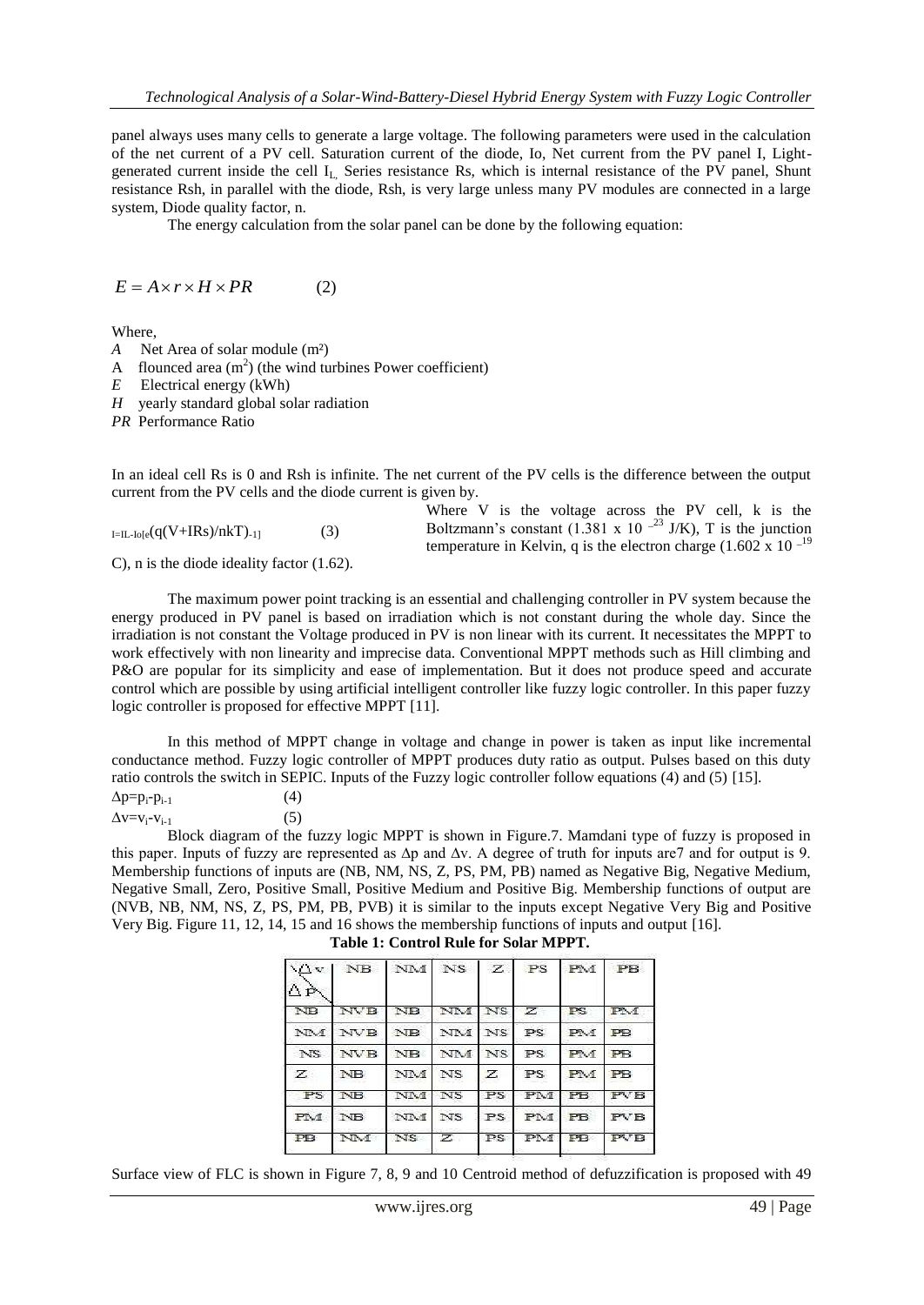rules. Table 1 shows the rules of fuzzy logic controller.

Fine tuned Fuzzy controller produces better duty ratio compared to conventional controllers. It results better voltage control in SEPIC and produces controlled power.

## **2.4 Battery Energy Storage System**

Storage of Energy produced by renewable energy based power system is very essential to provide a constant power to the load. The lead-acid battery is proposed in this paper for energy storage. It has two modes of operation charging and discharging modes. When the current to the battery is positive, the battery is in the charging mode. When the current to the battery is negative, the battery is in the discharging mode. The following parameters were used for modeling the battery. SOC varies linearly with Vocb (open-circuit battery voltage).  $SOC<sub>1</sub>$  is the initial state of charge,  $SOC$  (%) is the available charge. SOC m is the maximum state of charge. Ns are the number of 2 V cells in series. D  $(h_1)$  is the self discharge rate of battery. Kb (no unit) is the charging and discharging battery efficiency. As the terminal voltage of the battery is given by

 $V_{\text{bat}}=V_1+I\text{bat}R_1$ 

Here  $R_1$  is the equivalent resistance of the battery.  $V_1$  and  $R_1$  both depend on the mode of battery operation and have different equations. Battery current; Ibat is positive when battery is in charge (ch) mode and negative when in discharge (dch) mode. In charging mode,  $R_1$  and  $V_1$  are written as

 $R1 = Rch = (0.758 + 7)$ 

 $V_1=Vch=[2+0.148SOC(t)]$  ns When the battery is charging. In discharging mode  $R_1$  and  $V_1$  are written as,  $R_1 =$ Rdch=  $(0.19+8)$  (9)  $V_1=V$ dch= [1.926+0.124SOC (t)] ns (10)

### **2.5 SEPIC Converter**

 The single-ended primary-inductance converter (SEPIC) is a DC/DC-converter topology that provides a positive regulated output voltage from an input voltage that varies from above to below the output voltage. This type of converter is the optimum converter for renewable energy sources since source voltage fluctuates above and below the output voltage. Unlike Cuk converter, it produces output as in the same polarity of input. Assuming 100% efficiency, the duty cycle, D, for a SEPIC converter operating in DCM

\n is given by (10)  
\n We have 
$$
V_{\text{FWD}}
$$
 is the forward voltage drop of the diode.  
\n Since the average voltage across C1 is  $V_{\text{IN}}$ , the output voltage across C1 is  $V_{\text{IN}}$ , the output voltage across C1 is  $V_{\text{IV}}$ , the output voltage from the total of the object.

$$
(V_O) = V_{S1} - V_{IN}
$$
 (12)

SEPIC converters can acts as buck or boost converter. In a solar power plant and battery charging controller it acts as a boost converter. Condition to act as a boost converter is stated in (13)

$$
v_{\rm s1}^{\rm v}{}^{\rm N}{}^{\rm IN} \tag{13}
$$

In a wind and Diesel power plant it works in buck mode. Condition to operate in buck mode is stated in (14)

$$
v_{\rm s1}^{\rm v} \text{N} \tag{14}
$$

If  $V_{S1}$  is less than double  $V_{IN}$ , then the output voltage will be less than the input voltage. If  $V_{S1}$  is greater than double  $V_{\text{IN}}$ , then the output voltage will be greater than the input voltage.

Switching loss of power device (MOSFET) in a SEPIC converter is given in (15). In the proposed project, less switching frequency is selected for switching the power device. It reduces the switching loss.

### **2.6 Diesel Generator**

In this paper diesel run generator is used as a standby power system. It is switched ON only when all the sources are individually or in combined conditions are not able to meet the load demand. In this condition controller activate selector switch automatically. Now the demand is met by DG and also battery charging continuously up to SOC of >95 %. This process is withdrawn if the main source is ready to supply to the load. Output of DG is AC; it is converted to DC through diode rectifier. Figure 2 shows the simulation model of DG system.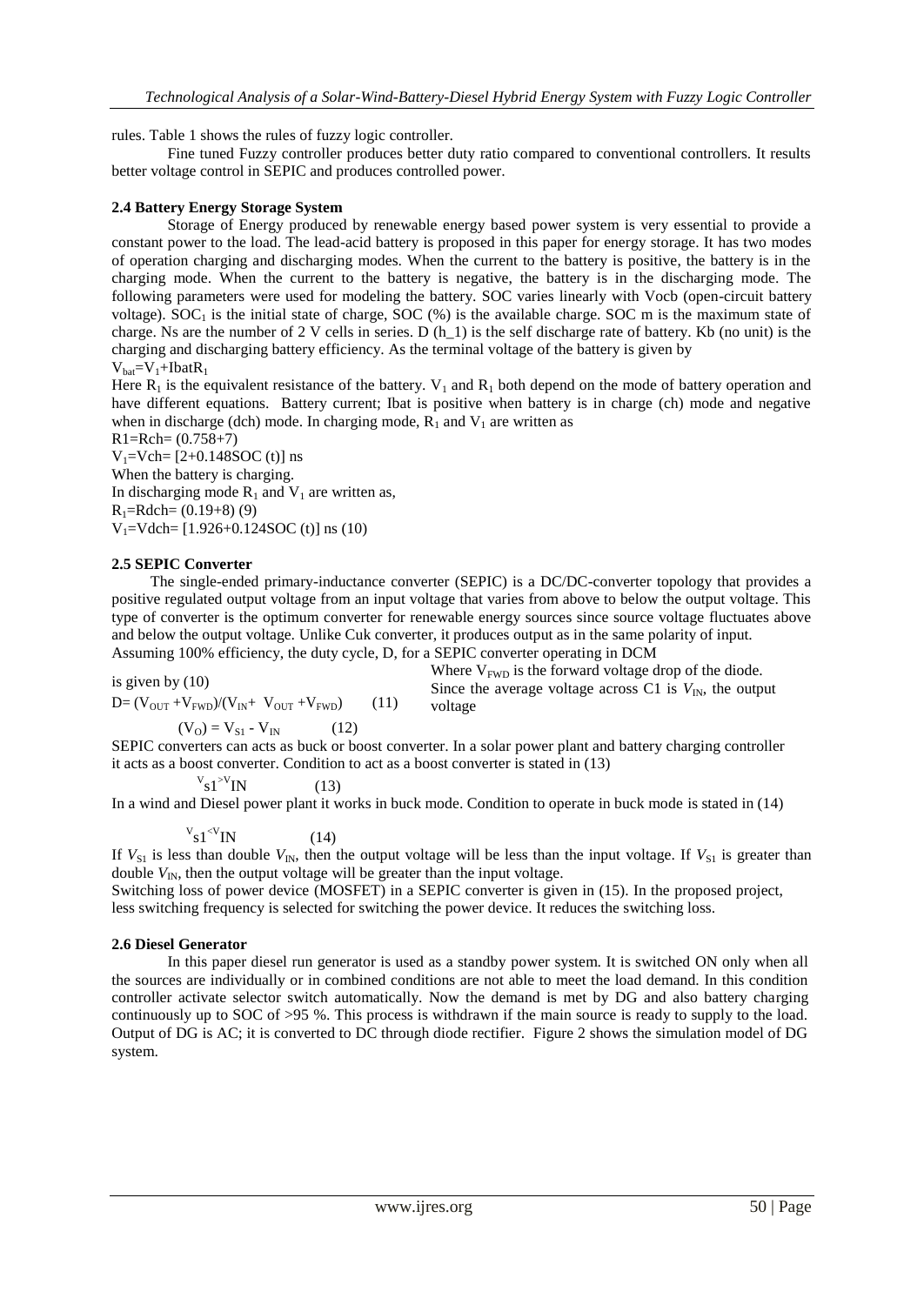

**Figure 2 : Block diagram of a diesel generator power conversion system.**

# **2.7 Dump load**

In renewable power sources like wind excess power is produced during high wind velocity (over generation). Nowadays this power is dissipated in a dump load. Generally resistor acts as a dump load. The excess power is wasted in existing renewable power plant. Occasionally a case may happens that load is very low, power generation is high and battery bank is also in a full charge state. In that situation power source is cut off. So the power generated is not utilized. In this paper Auxiliary Energy Storage System (AESS) is proposed as a dump load. It gives solution to store the excess energy produced by the power plant. With the help of AESS capacity of energy storage system is raised and usage of diesel generator can be minimized.

# **2.8 Load**

The proposed system is capable of handling DC load as well as AC load. The DC load directly receives power from DC bus. In case of AC load, the 3 phase IGBT based Hex bridge inverter is fed from DC bus. Inverter is controlled by pulse width modulation technique. Output of inverter is filtered by LC filter and pure sine wave is given to the load. Three phase voltage from filter is shown in Figure 3.



**Figure 3: Three phase voltage from filter.**

# **3. FLC BASED EFFICIENT ENERGY MANAGEMENT CONTROLLER**

FLC based Efficient Energy Management Controller (EEMC) monitors the status of load, power generated by wind source and PV system, SOC of the battery and Dump load battery. It receives all sources existing power and load power. Depending on the load and available power generated by source, it selects individual source or combination of sources supply to the grid. It continuously monitors the SOC of battery and activates the charge controller when the battery does not supply the load and SOC is less than  $SOC_m$ . Battery and dump load battery discharging is limited to SOC minimum of 20%. Always battery is in the state to supply load. Block diagram of a fuzzy logic controller has shown in figure 4. Figure 5 and 7 also show the fuzzy logic controller operation. Figure 6 shows the surface view of the FLC in Matlab.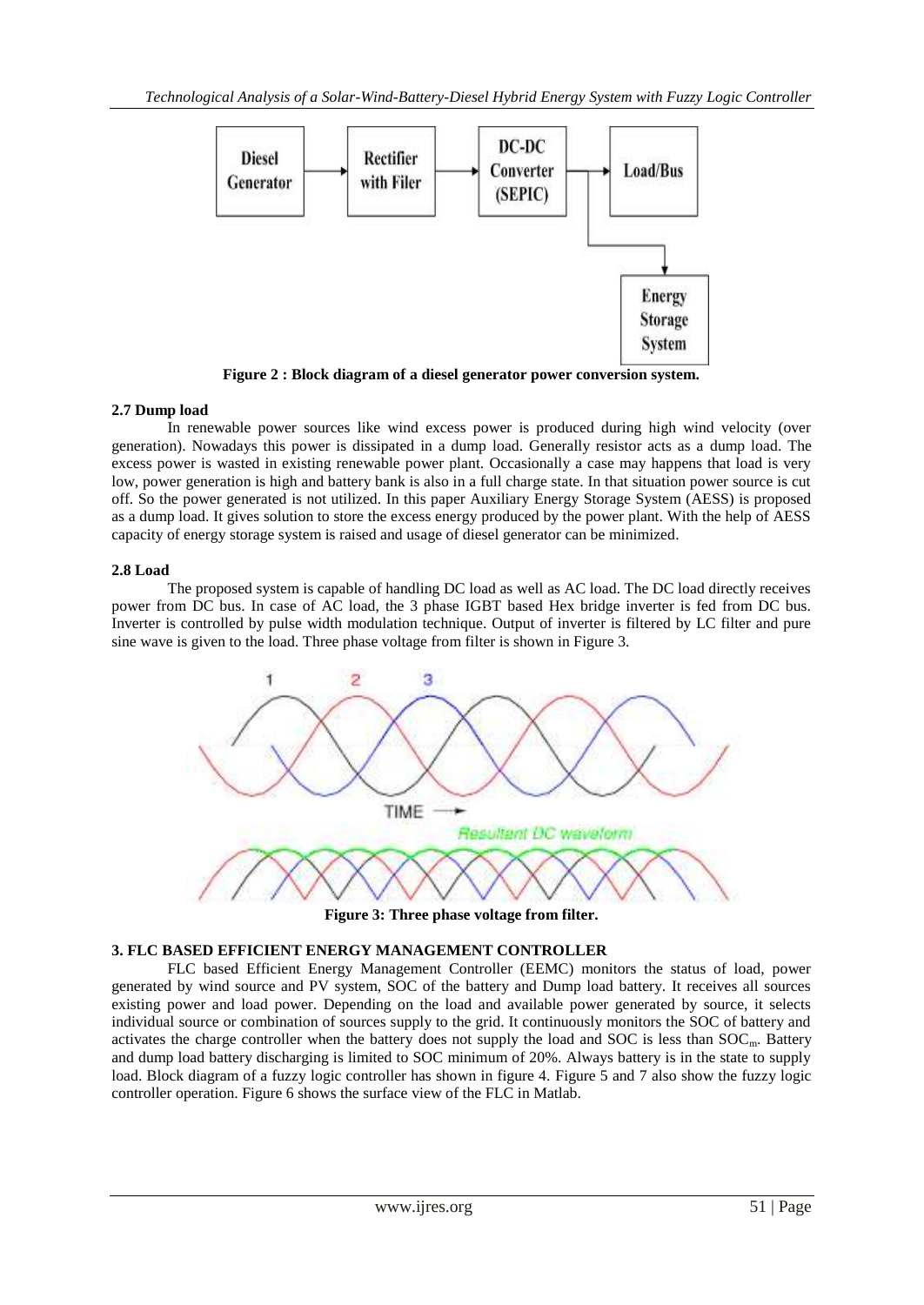

**Figure 4: Input and output interface of FLC.**



**Figure 5: Fuzzy logic interfacing for PV module.**



 **Figure 7**: Block diagram of Fuzzy Logic Controller.



**Figure 5: Fuzzy Logic Input Surface form.**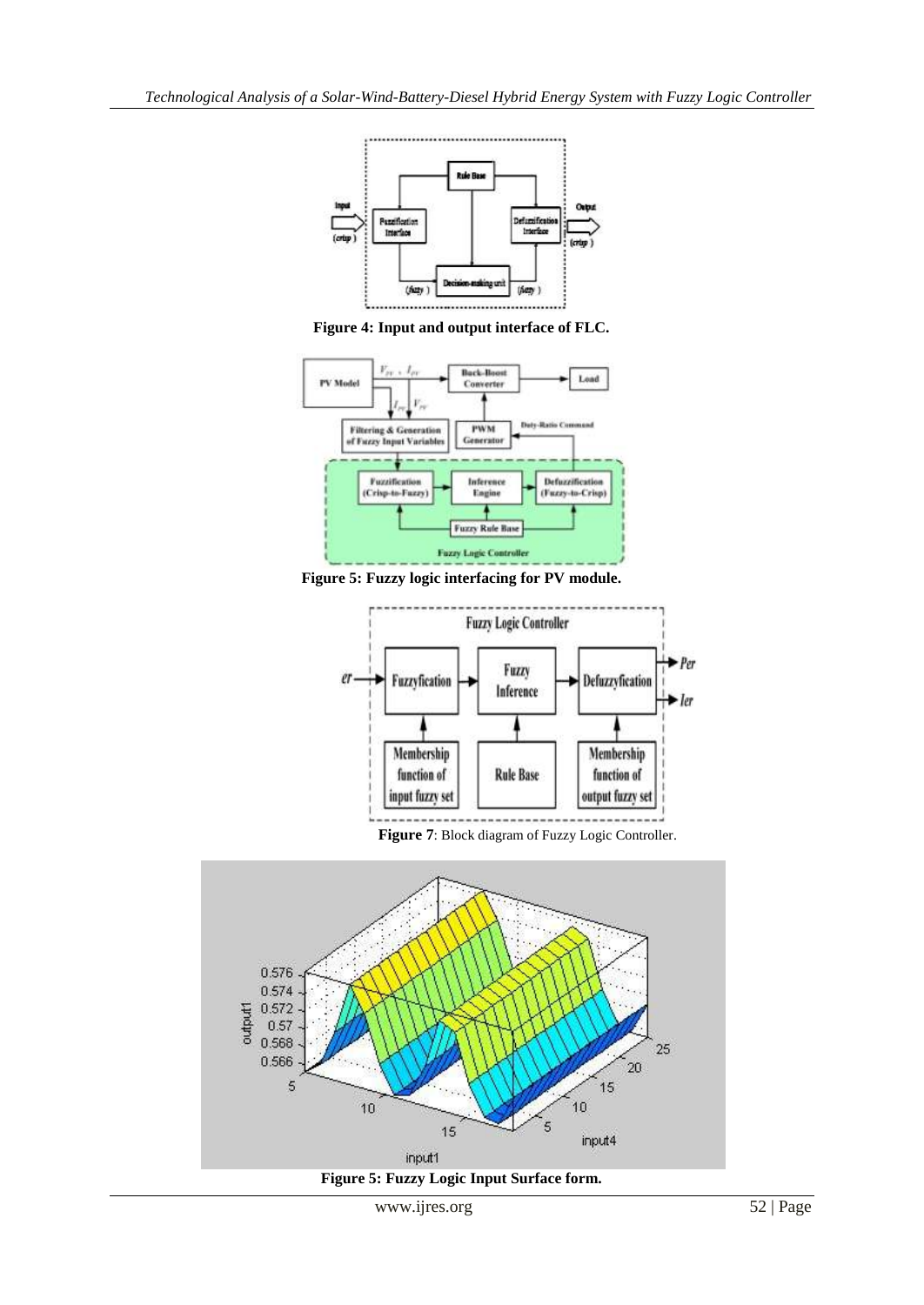

**Figure 6: Fuzzy Logic Output 2.**



**Figure 7: Fuzzy Logic Output 3.**

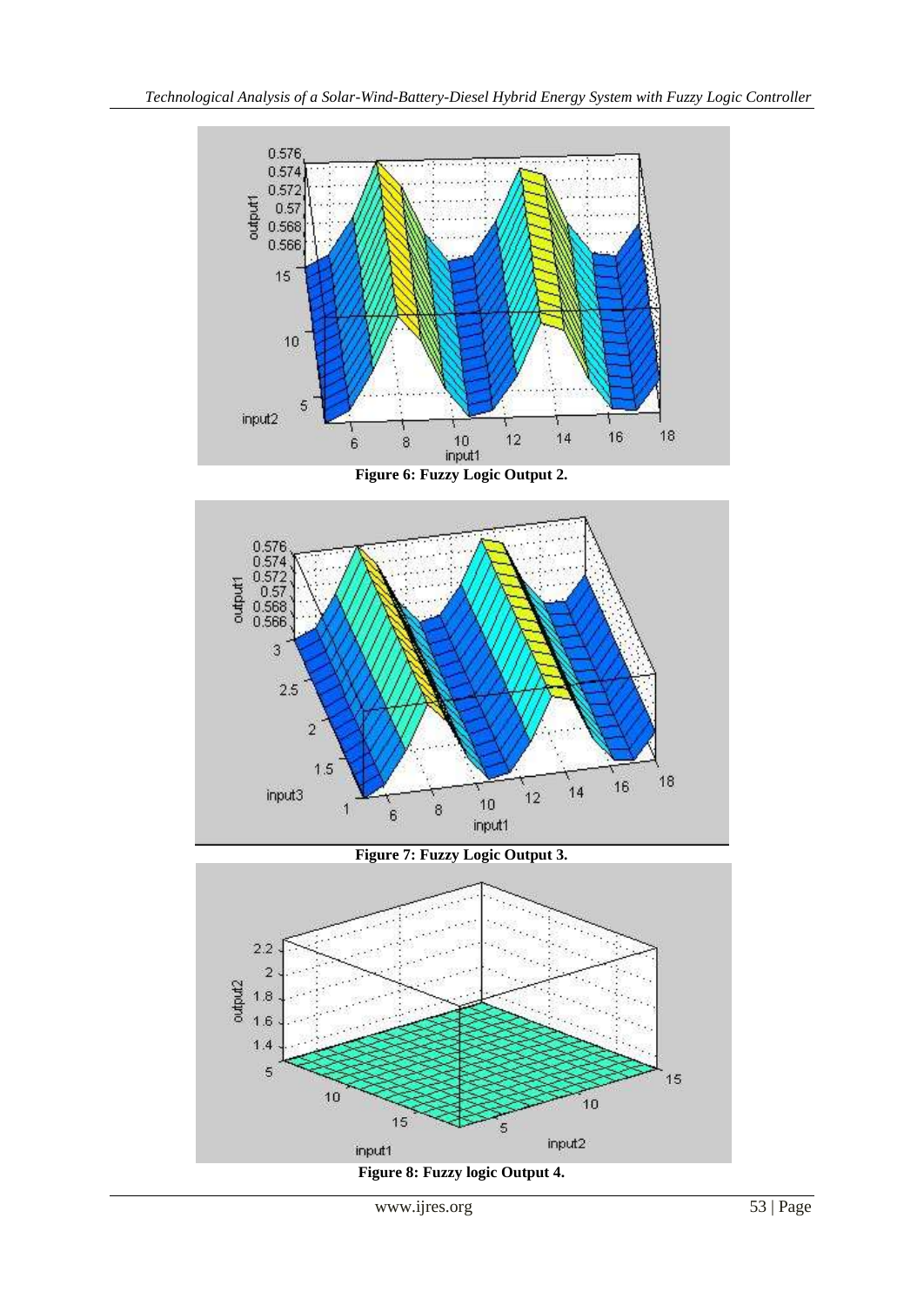

**Figure 9: Fuzzy Logic Output 5.**



**Figure 10: Fuzzy logic Output.**



www.ijres.org 54 | Page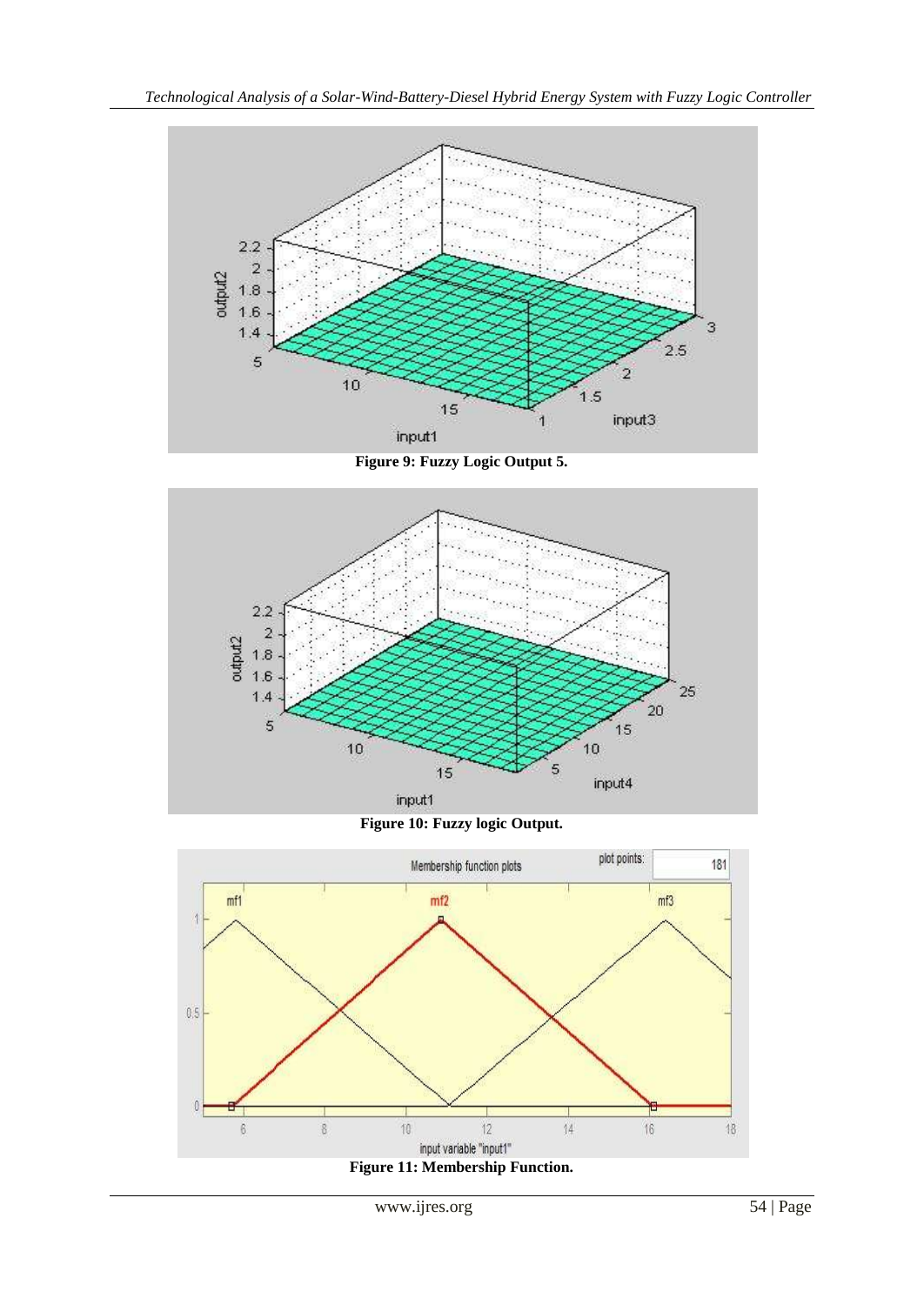

**Figure 12: Membership Function.**







www.ijres.org 55 | Page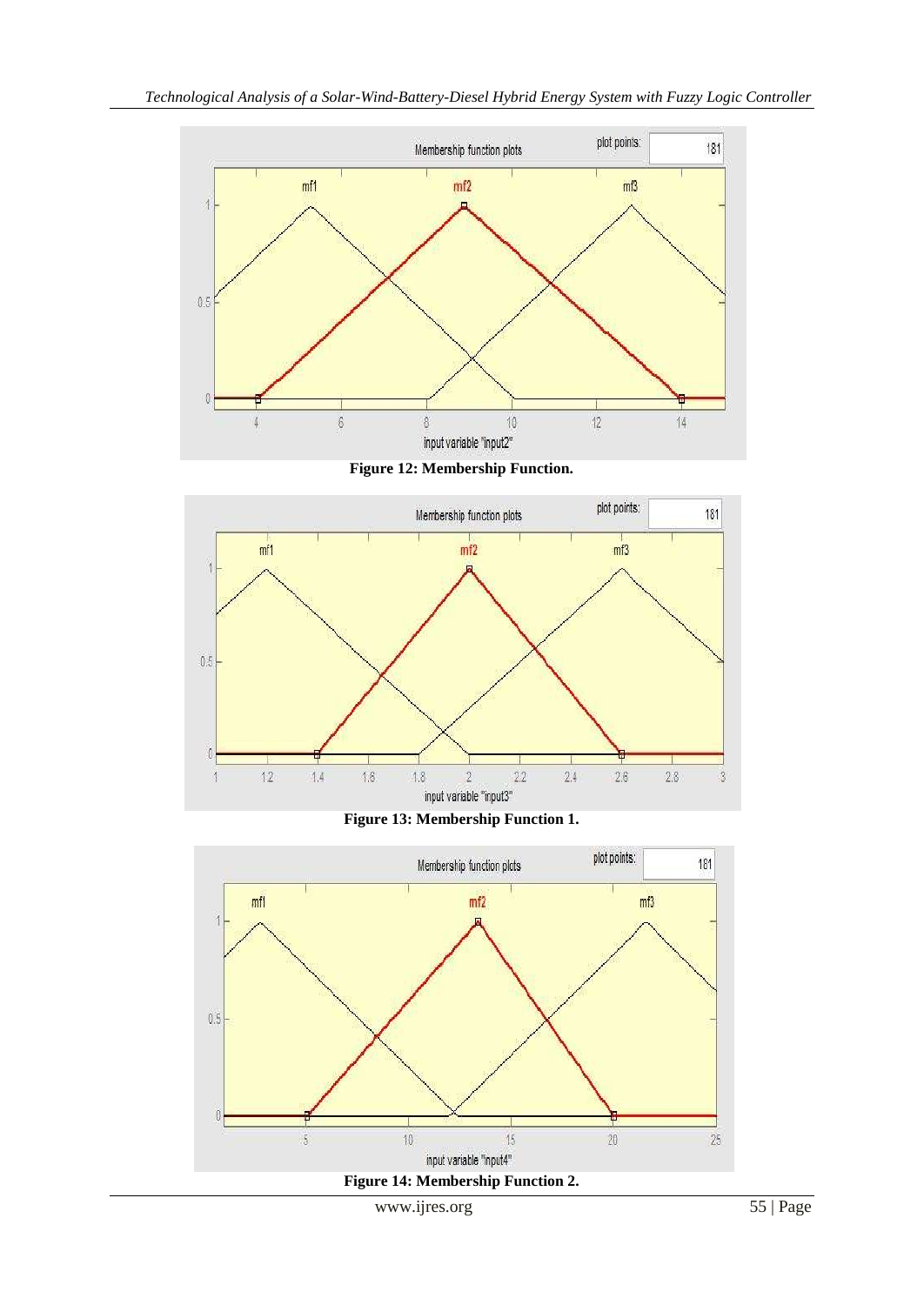





In this paper the proposed FLC based Energy Management Controller handles the non conventional energy sources effectively and extends the life time of Battery bank. When the load is low or at initial stages the battery bank supplies load. EEMC produces signal and actuate discharging controller of the battery bank. The charging controller of battery bank is activated depends on the load demand, available resources and battery SOC. In case of high wind speed greater than wind mill rating then it is turned off.

Fuzzy logic controller analyses the individual source power and load demand then controls the selector switch individually. In this paper Mamdani type of fuzzy is proposed with Min-Max method of fuzzification and centroid method of defuzzification. It has 5 inputs named as Pl, Ps, Pw,  $P_b$  and  $P_{db}$ . It has 7 outputs such as SSW1, SSW2, SSW3, SSW4, SSW5, SSW6 and SSW7. All input has 4 triangular membership functions such as Very Low, Low, Medium and High (VL, L, M and H). 13.Maximum possible combination of sources under various loads is formed as rules.

# **IV. SIMULATION RESULTS AND DISCUSSION**

Simulation model of IPS with energy management controller is developed using MATLAB/ Simulink R2011b. Rating of the IPS is given below

Wind power plant: 4.5 kW,

| Solar power plant : 3.5 kW |          |
|----------------------------|----------|
| <b>Battery</b>             | : 3.5 kW |